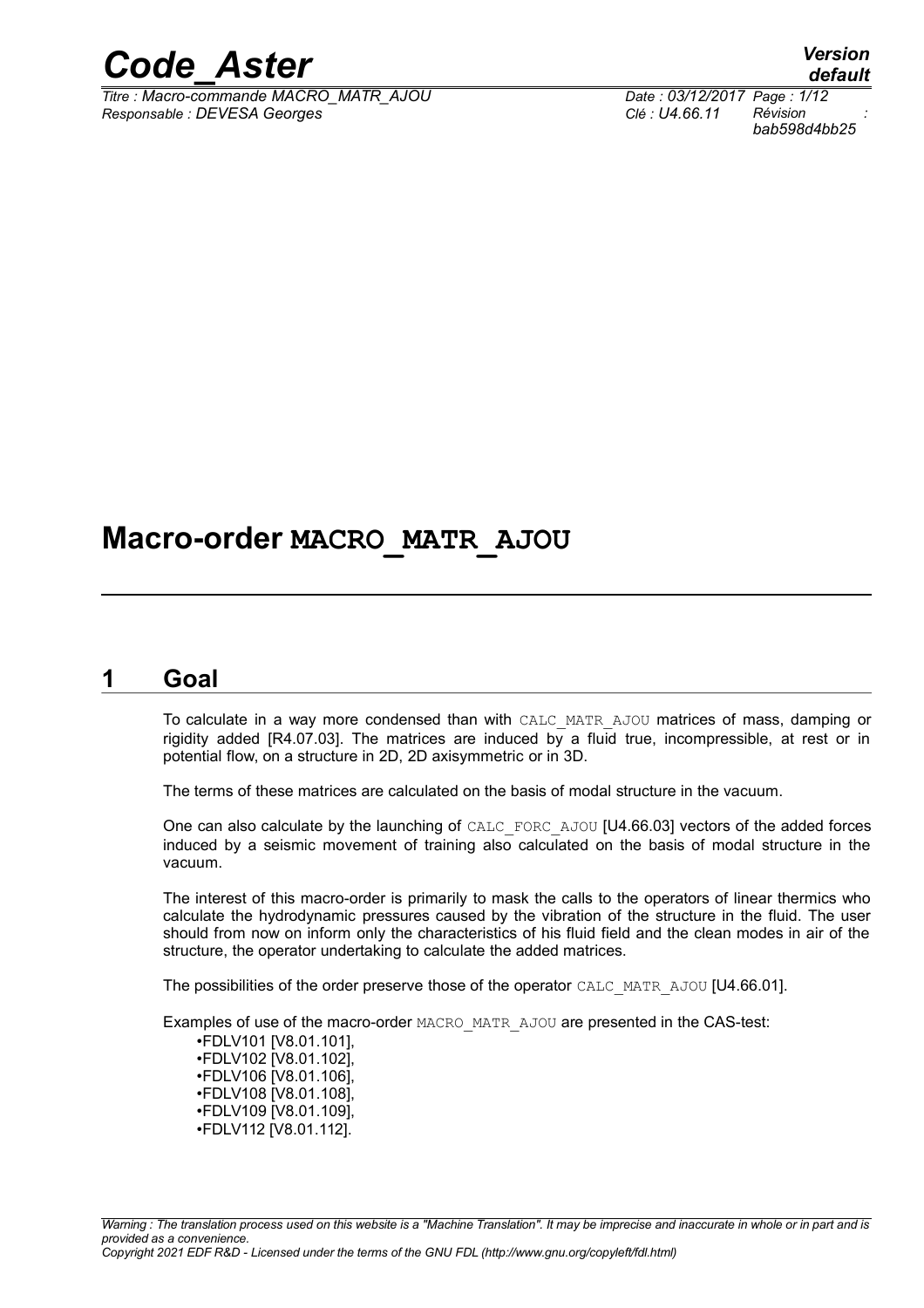*Titre : Macro-commande MACRO\_MATR\_AJOU Date : 03/12/2017 Page : 2/12*  $Responsible : DEVESA Georges$ 

*bab598d4bb25*

## **2 Syntax**

MACRO\_MATR\_AJOU

| $\left($ |                 | GRID = netted<br>GROUP MA FLUIDE = fluid<br>$GROUPMA$ INTERF = interf<br>MODELING = $/ '3D'$ |               | / 'PLAN'                                                                                                                                                                                                                                                                | [grid]<br>[gr ma]<br>[gr ma]                                   |
|----------|-----------------|----------------------------------------------------------------------------------------------|---------------|-------------------------------------------------------------------------------------------------------------------------------------------------------------------------------------------------------------------------------------------------------------------------|----------------------------------------------------------------|
|          |                 | $FLUID =$                                                                                    | $\mathcal{L}$ | / 'AXIS'<br>$F$ ( $\rightarrow$ RHO = rho<br>$\Diamond$ ALL = 'YES'<br>$\Diamond$ GROUP MA = grma $[group\_ma]$                                                                                                                                                         | [R]                                                            |
|          |                 |                                                                                              | $\mathcal{L}$ | $\begin{tabular}{lllllll} \multicolumn{2}{l} \texttt{DDL} \texttt{IMPO} = &\_F & ( & \blacklozenge & / & \texttt{PRES\_FLUIDE} = pfluide & & \texttt{[R]} \\ & / & & \texttt{PRES\_SORTIE} = psortie & & \texttt{[R]} \\ \end{tabular}$<br>$GROUP_NO = grno$ [group_no] |                                                                |
|          | ♦               | $FLOW = F$ (                                                                                 | $\lambda$     | $VNOR 1 = vnor1$ [R]<br>$VNOR$ 2 = $vnor2$ [R]<br>♦<br>$\bullet$ GROUP MA 1 = grma1 [group ma]<br>$\bullet$ GROUP_MA_2 = grma2 [group_ma]<br>$\Diamond$ POTENTIAL = phi $[evol\_ther]$                                                                                  |                                                                |
|          |                 | / MODE_MECA = modes<br>$/$ DEPL IMPO = chamno<br>/ $MODE\overline{L}E$ GENE = modgen         |               |                                                                                                                                                                                                                                                                         | [mode meca]<br>[cham no DEPL R]<br>[modele gene]               |
|          |                 | If MODE MECA or MODELE GENE<br>NUME DDL GENE = numgen                                        |               |                                                                                                                                                                                                                                                                         | [nume ddl_gene]                                                |
|          |                 | If DEPL IMPO<br>V NUME DDL GENE = numgen                                                     |               |                                                                                                                                                                                                                                                                         | [nume ddl gene]                                                |
|          | ♦               | DIST REFE = $/$ distance                                                                     | $/ 1.0 D-2$   |                                                                                                                                                                                                                                                                         | [R]<br>[DEFECT]                                                |
|          |                 | MATR MASS AJOU = massaj<br>  MATR RIGI AJOU = rigiaj<br>  MATR AMOR AJOU = amoraj            |               |                                                                                                                                                                                                                                                                         | [matr asse gene R]<br>[matr asse gene R]<br>[matr_asse_gene_R] |
|          | ♦               | / MONO APPUI = $'YES'$<br>$/$ MODE STAT = mode                                               |               |                                                                                                                                                                                                                                                                         | [mode meca]                                                    |
|          | $\Diamond$      |                                                                                              | $\sim$ $\sim$ | FORC AJOU = $F$ ( $\Diamond$ GROUP NO = grno [l group no]<br>$\blacklozenge$ DIRECTION = direction [1 R]<br>VECTOR = vector [vect asse gene]                                                                                                                            |                                                                |
|          | $\Diamond$<br>♦ | SOLVEUR = to see $[U4.50.01]$<br>INFORMATION = $/ 1$<br>/2                                   |               |                                                                                                                                                                                                                                                                         | [DEFECT]                                                       |
|          | ♦               | NOEUD DOUBLE = $/$ 'YES'                                                                     |               | $/$ 'NOT'                                                                                                                                                                                                                                                               | [DEFECT]                                                       |

*Warning : The translation process used on this website is a "Machine Translation". It may be imprecise and inaccurate in whole or in part and is provided as a convenience.*

*Copyright 2021 EDF R&D - Licensed under the terms of the GNU FDL (http://www.gnu.org/copyleft/fdl.html)*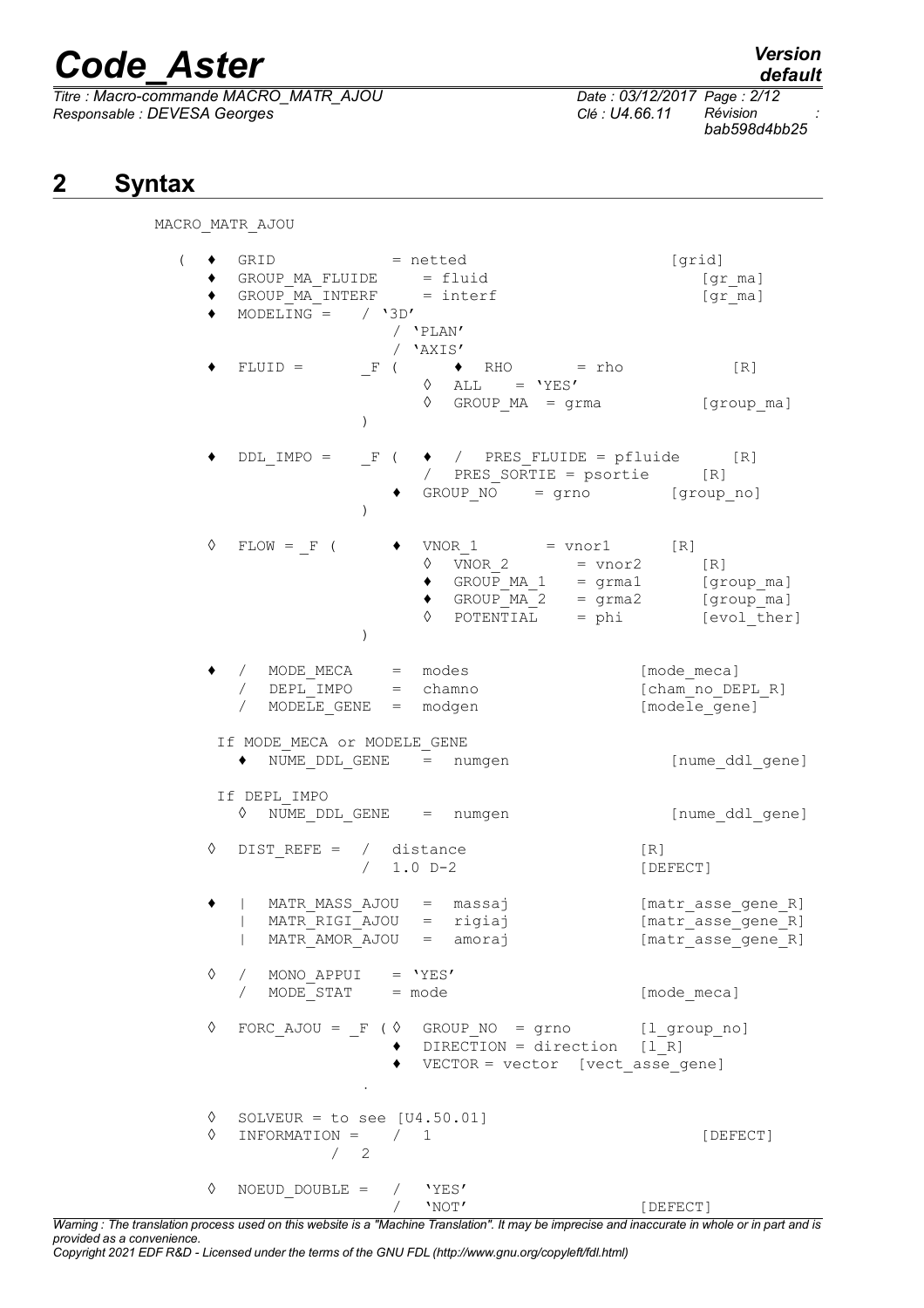## **Code Aster**

Titre : Macro-commande MACRO\_MATR\_AJOU Responsable : DEVESA Georges

Date: 03/12/2017 Page: 3/12 Clé : U4.66.11 Révision bab598d4bb25

|  | AVEC MODE STAT= / 'YES' | 'NOT' | [DEFECT] |
|--|-------------------------|-------|----------|
|  |                         |       |          |

## **Contents**

## **Contents**

| 3.9Operands MATR_MASS_AJOU/MATR_AMOR_AJOU/MATR_RIGI_AJOU7                    |  |
|------------------------------------------------------------------------------|--|
|                                                                              |  |
|                                                                              |  |
|                                                                              |  |
|                                                                              |  |
|                                                                              |  |
|                                                                              |  |
|                                                                              |  |
| 3.15Added forces due to the seismic movement of training: keyword FORC_AJOU9 |  |
|                                                                              |  |
|                                                                              |  |
|                                                                              |  |
|                                                                              |  |
|                                                                              |  |
|                                                                              |  |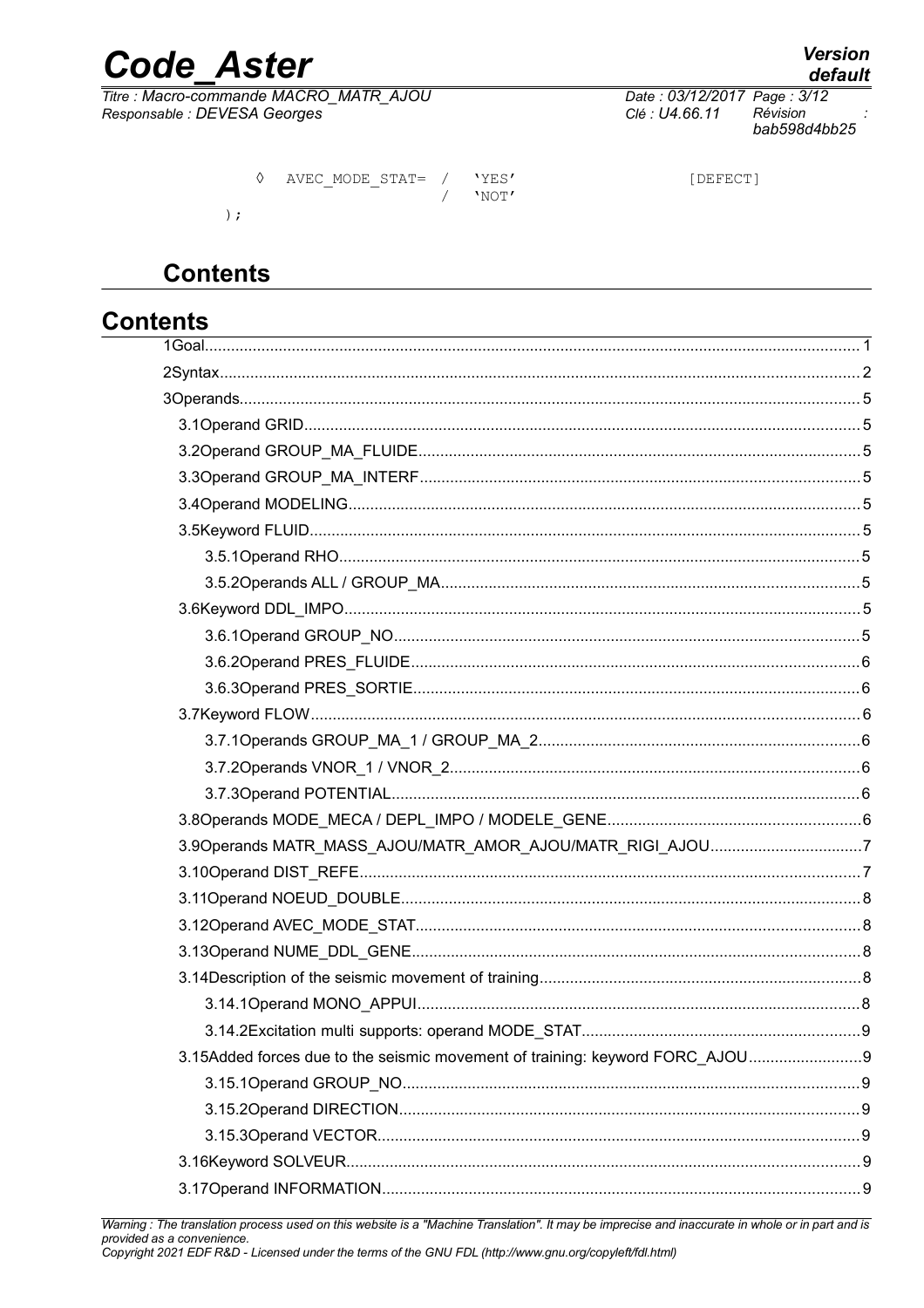#### *Code\_Aster Version default Titre : Macro-commande MACRO\_MATR\_AJOU Date : 03/12/2017 Page : 4/12*  $Responsible : DEVESA Georges$ *bab598d4bb25* 4Production run.....................................................................................................................................10 5Example..............................................................................................................................................10 5.1Example 1: Calculation of the matrix of mass added of a structure made up of two concentric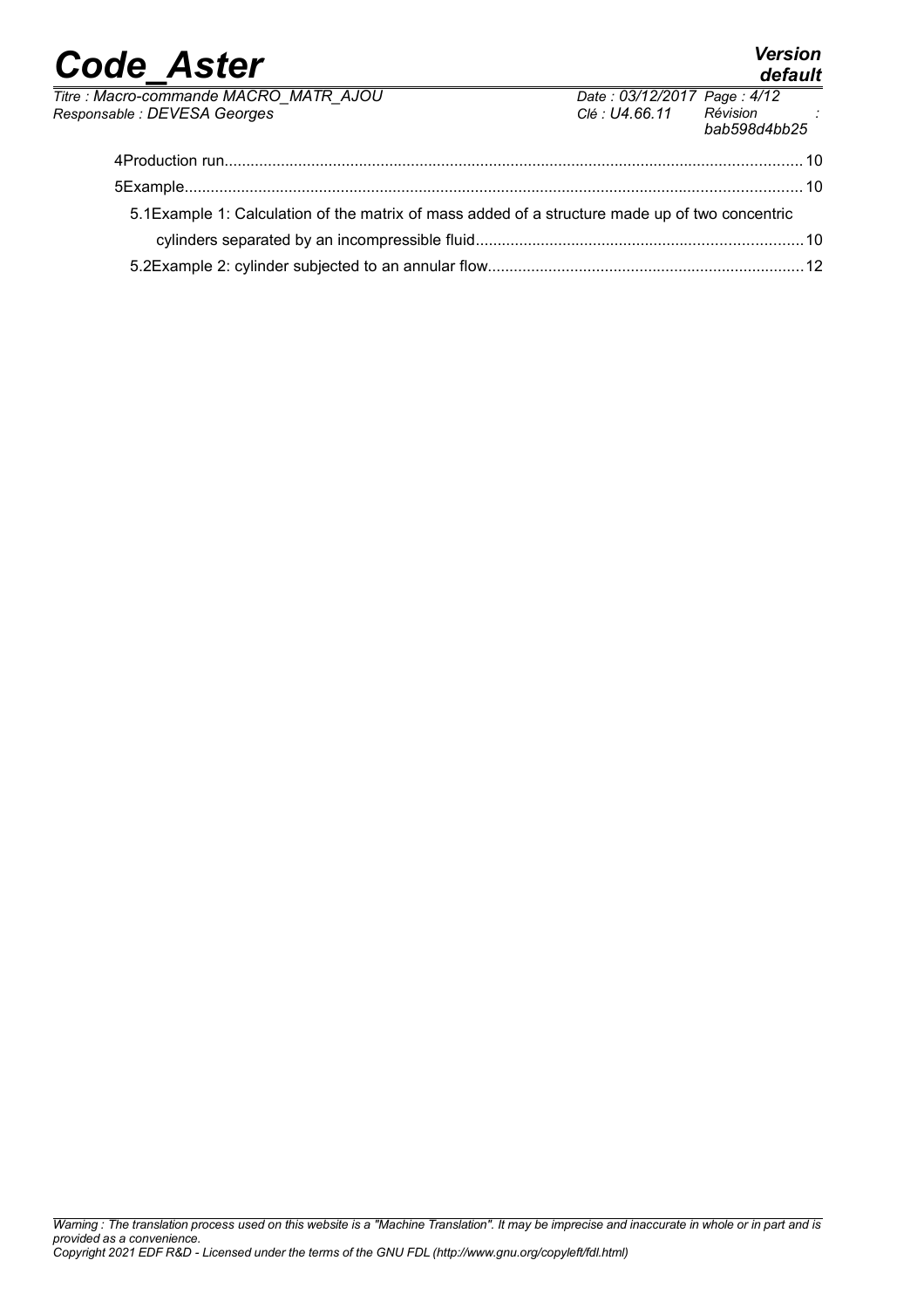*Titre : Macro-commande MACRO\_MATR\_AJOU Date : 03/12/2017 Page : 5/12 Responsable : DEVESA Georges Clé : U4.66.11 Révision :*

*bab598d4bb25*

### **3 Operands**

#### **3.1 Operand GRID**

Name of the grid containing the fluid field and the fluid interface/structure. This grid can also include the structure.

#### **3.2 Operand GROUP\_MA\_FLUIDE**

 $GROUP$  MA FLUIDE = fluid

Groups of meshs (plane meshs in 2D and 2D axisymmetric, voluminal meshs in 3D) representing the fluid field acting on the studied structure.

#### **3.3 Operand GROUP\_MA\_INTERF**

♦ GROUP\_MA\_INTERF = interf

Groups of meshs representing the interface enters the fluid and the structure (plane or telegraphic meshs). It should be stressed that this group of meshs can be one of those used to model the surface of the structure, in particular if this one is modelled by elements of hull. It is not always necessary to create a group of meshs of specific interface with meshs except for whole.

#### **3.4 Operand MODELING**

Type of modeling to be assigned to the fluid field and the fluid interface/structure. Currently, modelings 'PLAN'(fluid field 2D),'3D'(voluminal fluid field) and'AXIS'(axisymmetric fluid field) are only authorized.

#### **3.5 Keyword FLUID**

Keyword factor where one affects the fluid material characteristics. If the density of the fluid varies on the fluid field, it is necessary to specify these various densities by several occurrences of the keyword factor FLUID.

#### **3.5.1 Operand RHO**

♦ RHO = rho

Value of the density of the fluid to be affected on the below definite topological entities.

#### **3.5.2 Operands ALL / GROUP\_MA**

Groupe of meshs or totality of the fluid field where one affects the density RHO.

#### **3.6 Keyword DDL\_IMPO**

Keyword factor by which one specifies the boundary conditions of the fluid (of Dirichlet type).

#### **3.6.1 Operand GROUP\_NO**

Groupes of nodes where one imposes the boundary conditions on the fluid field.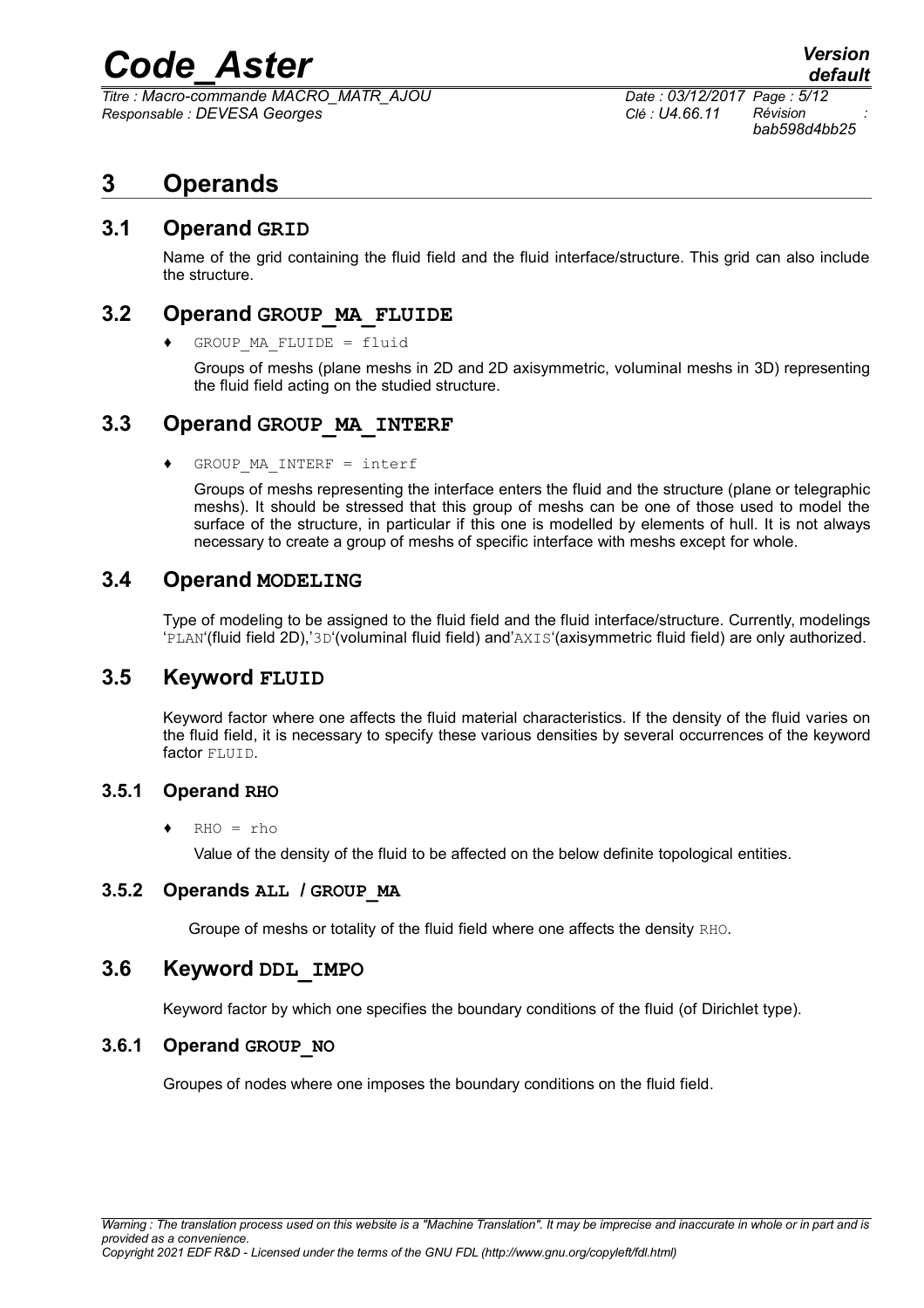*Titre : Macro-commande MACRO\_MATR\_AJOU Date : 03/12/2017 Page : 6/12 Responsable : DEVESA Georges Clé : U4.66.11 Révision :*

*bab598d4bb25*

#### **3.6.2 Operand PRES\_FLUIDE**

Keyword under which one specifies the value that one imposes on the hydrodynamic pressure (i.e. the disturbance of pressure created by the vibration of the structure) on topological entity given Ci above. This keyword must appear at least once because it makes it possible to calculate the generating non stationary fields of pressure of the added mechanical magnitudes.

#### **3.6.3 Operand PRES\_SORTIE**

Pressure of exit to be imposed on a steady flow. Keyword to be used (in an occurrence different from the keyword factor DDL\_IMPO where one used PRES\_FLUIDE) to specify the boundary conditions on the permanent sizes to calculate (like the potential permanent fluid speeds characterizing a steady flow disturbed by the vibrations). This keyword is to be used only if one wants to calculate the matrices of added damping and rigidity which require the calculation of a presumedly potential steady flow.

#### **3.7 Keyword FLOW**

This keyword factor makes it possible to determine the boundary conditions of the Neumann type when one wants to calculate a presumedly potential steady flow, to be able to calculate added damping and rigidity.

#### **3.7.1 Operands GROUP\_MA\_1 / GROUP\_MA\_2**

Names of the groups of meshs respectively of entry and exit of the fluid field where one imposes conditions normal speed of entry or exit of the fluid.

#### **3.7.2 Operands VNOR\_1 / VNOR\_2**

Actual values normal speeds of the fluid respectively at the entry and the exit of the fluid field.

#### **3.7.3 Operand POTENTIAL**

Name given by the user to the potential permanent fluid speeds if he wants possibly post-to treat it.

#### **3.8 Operands MODE\_MECA / DEPL\_IMPO / MODELE\_GENE**

 $MODE$   $MECA$  =  $modes$ 

Dynamic modes calculated on the model structure. If there are several nonrelated structures immersed in the same fluid, for which one wants to determine the added matrices including the terms of coupling by the fluid, the model structure which one defines gathers the totality of the immersed structures. The modes used by the operator are the modes calculated for the total structure.

/ DEPL\_IMPO = chamno

Fields with the nodes of displacements affected on groups of nodes defining the fluid interface/structure. By affecting such a field of displacement on (S) the group (S) of nodes of interface thanks to the operator CREA\_CHAMP, one can for example easily simulate modes of rigid body of the structures. This operand is to be used if one wants to estimate the terms of the added matrices and coupling for a plane geometry **without doing modal calculation as a preliminary** structure in the vacuum, and which one wants to affect these terms in discrete elements (modeling  $DIST$ ). The operand INFORMATION must imperatively be active to visualize the calculated terms.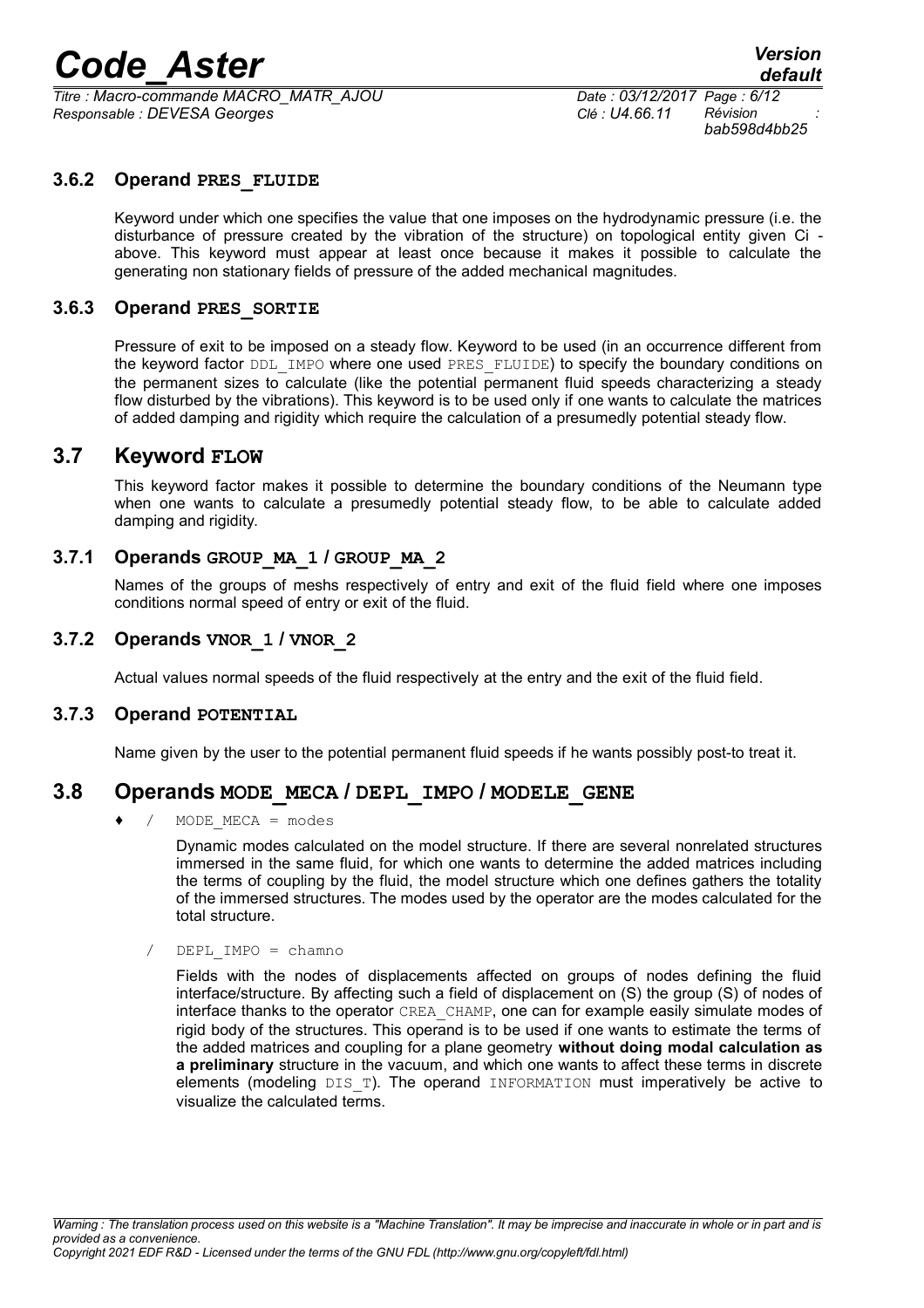*Titre : Macro-commande MACRO\_MATR\_AJOU Date : 03/12/2017 Page : 7/12 Responsable : DEVESA Georges Clé : U4.66.11 Révision :*

*bab598d4bb25*

#### **Caution:**

*The use of this operand excludes that of the operand NUME\_DDL\_GENE . One cannot thus do modal, transitory calculation or harmonic by using the operand CHAM\_NO .*

*Indeed, to do calculation of modes out of water, it is necessary to have a matrix of generalized mass and a matrix of rigidity generalized of the structure. This supposes to have done a modal calculation on the structure in the vacuum (what one wants precisely to avoid).*

*This operand is used ultimately only for to evaluate the matrix of mass, rigidity and damping added , and to use them to couple structures of type beam by discrete elements of mass, for example.*

 $MODELE$  GENE = modgen

Generalized model built by the operator DEFI\_MODELE\_GENE [U4.65.02]. This keyword is to be used when one does a calculation by dynamic under-structuring, and that one wants to calculate the matrix of added mass coupling the whole of under - structures. In this case, the substructures can be in different files of grid, these files being able to be themselves distinct from the fluid file of grid. The substructures which have a repetitivity within the fluid are to be netted only once, but one will take care on the level it fluid grid to net all the interfaces fluid/structure. Moreover, it is necessary to take care that the nodes of fluid interface coincide as well as possible with the nodes of interface of structure, in order to be able to recopy, on the basis of geometrical criterion of proximity, the values of the fields of displacement of structure on the nodes of fluid interface (see operand DIST\_REFE).

#### **3.9 Operands MATR\_MASS\_AJOU/MATR\_AMOR\_AJOU/MATR\_RIGI\_AJOU**

These keywords specify the name user of the matrices of mass, rigidity or added damping (E) that one wants to calculate. One needs at least one of these keywords to operate calculation. The 3 keywords can be used simultaneously, but in the case of the use of MATR\_AMOR\_AJOU or MATR\_RIGI\_AJOU, the keywords should be informed FLOW and DDL IMPO with PRES SORTIE.

#### **3.10 Operand DIST\_REFE**

Distance from reference to be informed when one does a calculation of **added mass** on a generalized model. This distance is a geometrical absolute criterion of proximity intended to recopy values of structural displacements in a fluid field, in order to solve there the equation of Laplace of the field of non stationary pressure. By default, it is equal to  $10^{-2}$ .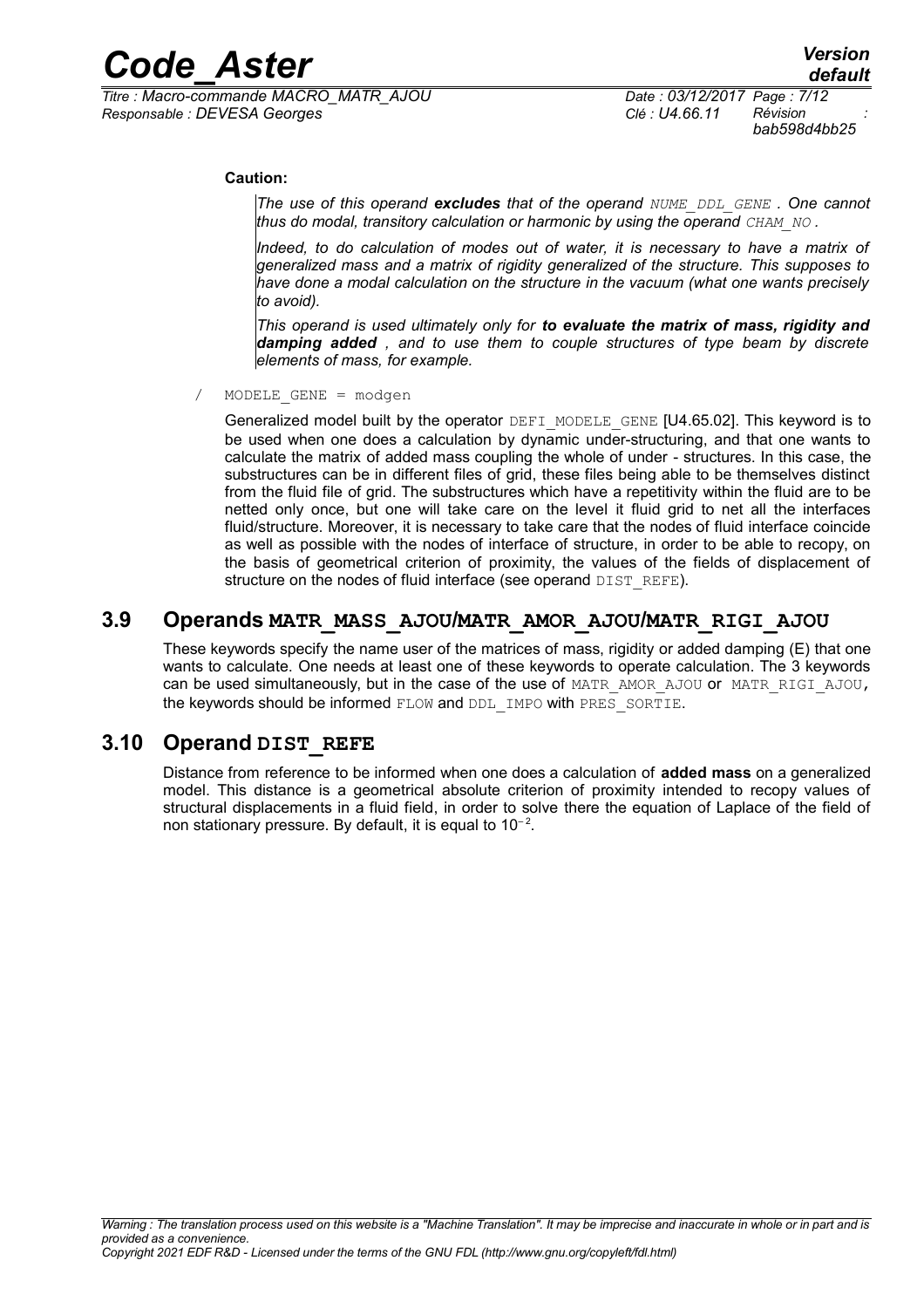*Titre : Macro-commande MACRO\_MATR\_AJOU Date : 03/12/2017 Page : 8/12 Responsable : DEVESA Georges Clé : U4.66.11 Révision :*

*bab598d4bb25*

#### **3.11 Operand NOEUD\_DOUBLE**

 $NOEUD$   $DOUBLE$  =  $'YES'$ 

This operand is to be used when one does a calculation of **added mass** starting from a generalized model which understands a substructure with a grid by a telegraphic or surface grid (*i.e.* without thickness like beam or hull) and surrounded by two fluids. One needs in this case for the level it grid to duplicate the nodes of the fluid interfaces of those of the structure, in order to be able to calculate the hydrodynamic jump of pressure on both sides of the structure ( *cf.* figure Ci - below).



#### **3.12 Operand AVEC\_MODE\_STAT**

◊ AVEC\_MODE\_STAT = 'NOT'

This operand makes it possible to in the case of disconnect the calculation of the terms of mass added on the static modes contained in the modal base of the substructures a calculation with a generalized model (*cf.* [§3.8]).

#### **3.13 Operand NUME\_DDL\_GENE**

◊ NUME\_DDL\_GENE = numgen

Generalized classification based on the mechanical modes of the total structure. The presence of this operand makes it possible to calculate a matrix of added mass of type  $\text{matr}$  asse gene R. It must be necessarily present if one wants to do modal, harmonic or transitory calculation thereafter.

#### **3.14 Description of the seismic movement of training**

#### **3.14.1 Operand MONO\_APPUI**

 $MONO$   $APPUI = 'YES'$ 

The structure is uniformly excited in all the supports (movement of training of solid body).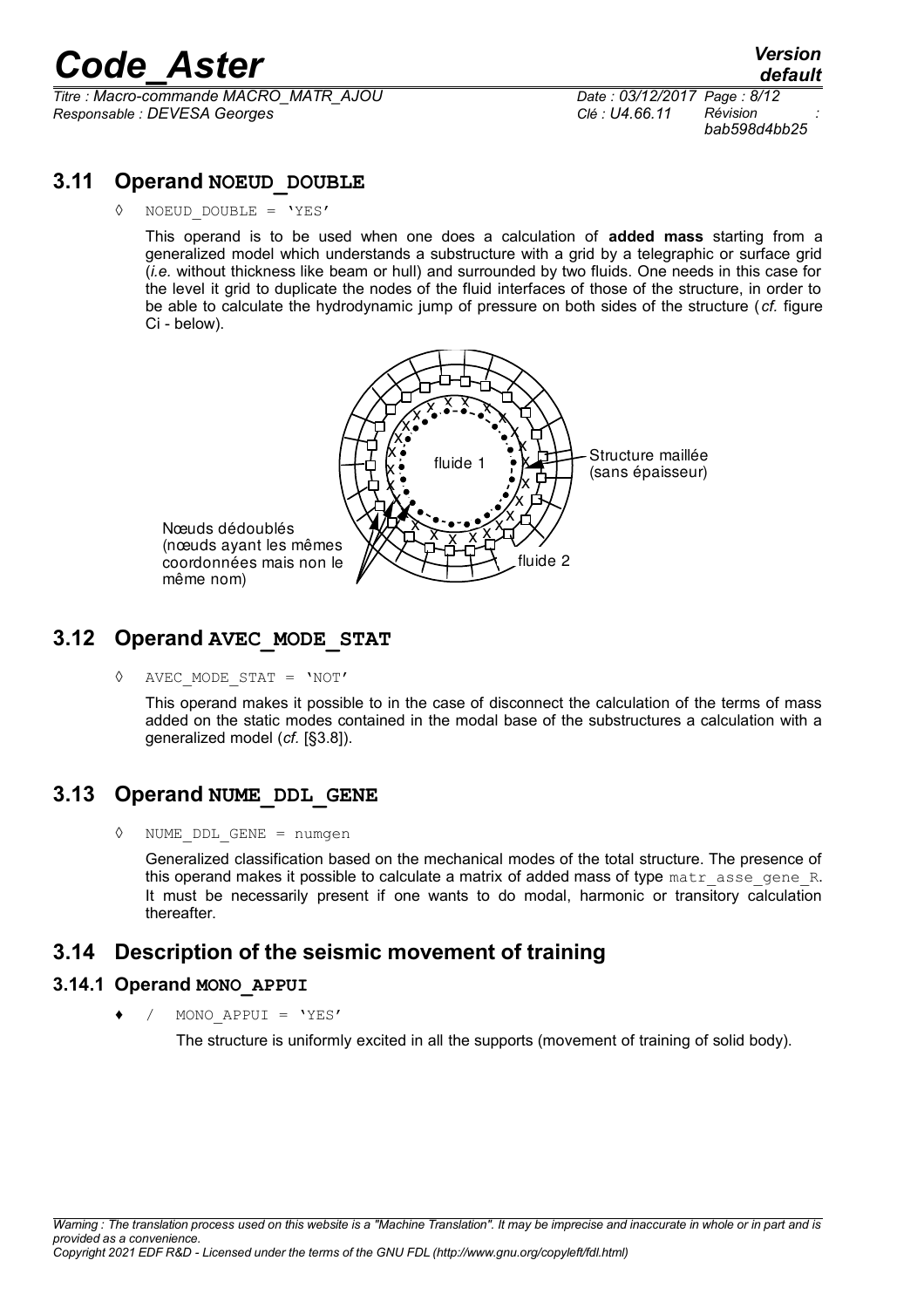*Titre : Macro-commande MACRO\_MATR\_AJOU Date : 03/12/2017 Page : 9/12 Responsable : DEVESA Georges Clé : U4.66.11 Révision :*

#### **3.14.2 Excitation multi supports: operand MODE\_STAT**

In this case, the accelerations undergone by the whole of the points of anchoring of the studied structure are not inevitably identical and in phase.

 $/ \rightarrow$  MODE STAT = mode

Static modes of the structure: concept of the type  $\mu$  mode meca product by the operator MODE STATIQUE [U4.52.14] with the option DDL IMPO. They correspond to the 3 or 6<sup>th</sup> supports static modes where nb supports is the number of accélérogrammes different undergone by the structure.

**Note:**

*If the structure is requested only by translations, there are then 3 nb\_supports static modes.*

#### **3.15 Added forces due to the seismic movement of training: keyword FORC\_AJOU**

#### **3.15.1 Operand GROUP\_NO**

♦ GROUP\_NO = g\_noeu

Groupes of nodes (g\_noeu) structure subjected to the seismic excitation: these nodes support them ddl supports of the structure to which are applied the imposed movements.

#### **3.15.2 Operand DIRECTION**

 $\bullet$  DIRECTION = (d1, d2, d3, r1, r2, r3)

Components of a vector giving the direction of the earthquake of training in the total reference mark. It is a list of three realities if the imposed accélérogrammes are only translations. If accelerations of rotations are also imposed, a list of six realities is expected (valid for modelings with discrete elements).

#### **3.15.3 Operand VECTOR**

♦ VECTOR = vector [vect\_asse\_gene] Name of the vector forces added created by the launching of the operator CALC\_FORC\_AJOU [U4.66.03]. It there as many vectors created of occurrences of the keyword FORC\_AJOU.

#### **3.16 Keyword SOLVEUR**

Keyword factor specifying the technique of resolution of system linear appearing here in the calculation of the non stationary fields of pressure. See [U4.50.01].

#### **3.17 Operand INFORMATION**

 $INFORMATION =$ 

Indicate the level of impression of the results of the operator,

- 1: no impression,
- 2: impression of the higher triangular part of the matrices of added mass, added damping or rigidity.

Presentation in column.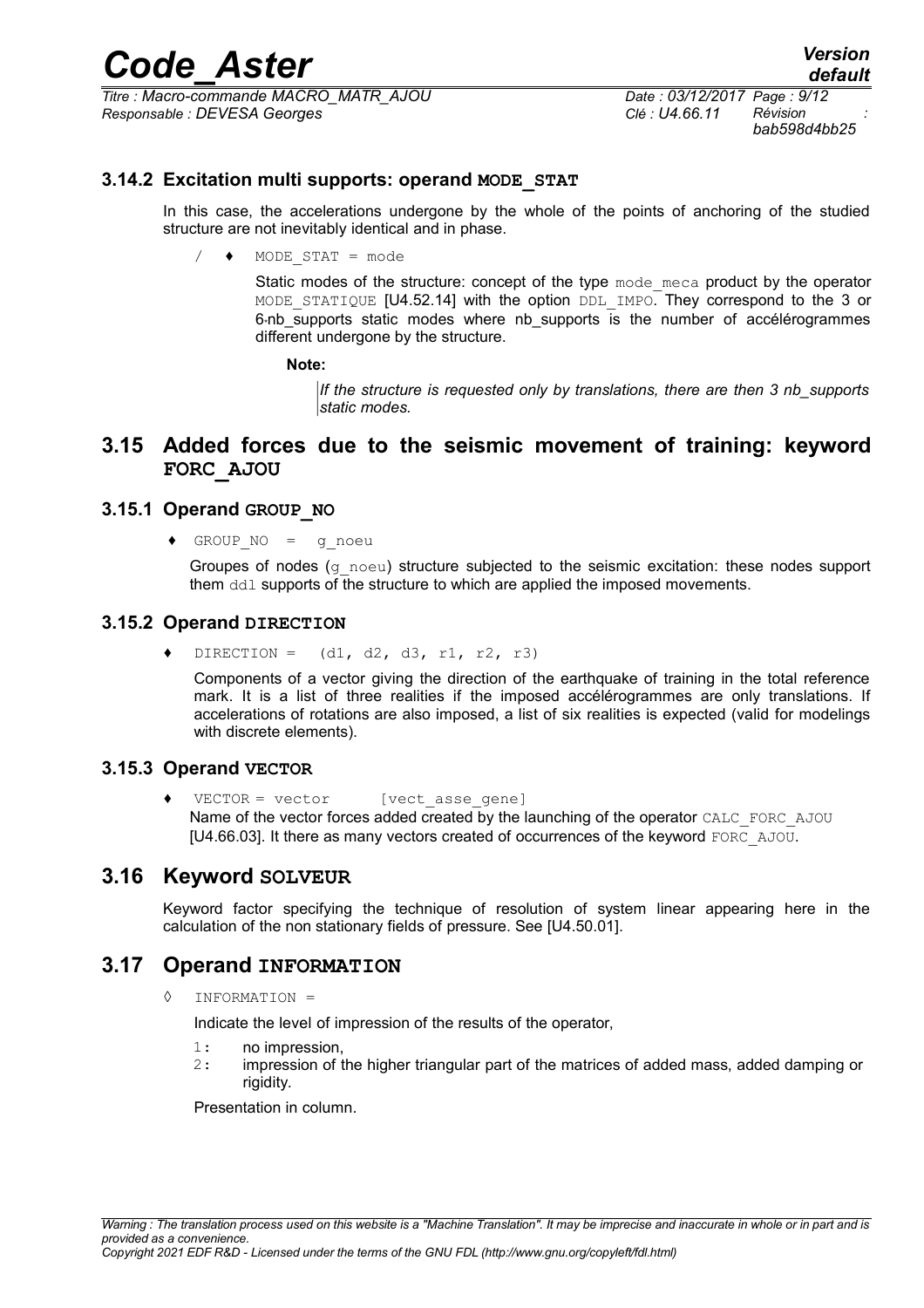*Titre : Macro-commande MACRO\_MATR\_AJOU Date : 03/12/2017 Page : 10/12 Responsable : DEVESA Georges Clé : U4.66.11 Révision :*

### **4 Production run**

It is checked that the storage of the added matrices is done on a profile **full**.

It is checked that the coefficients of car masses added (diagonal terms of the matrix) are well all positive. In the contrary case, a message of alarm is transmitted so that the user checks the orientation of the normals.

In the case of a calculation of mass added on a generalized model, one informs the user on the recopies of fields of structural displacements in the fluid (many recopied values) and one indicates how to change the distance from reference (DIST\_REFE).

### **5 Example**

#### **5.1 Example 1: Calculation of the matrix of mass added of a structure made up of two concentric cylinders separated by an incompressible fluid**

The cylinders are supported each one by springs. The matrix of added mass is calculated for the first two modes of the structure, namely the modes of rigid body of each cylinder in direction OX ( *cf.* diagram). One will present here only the stages of the command file, because this example is inspired by CAS-test FDLV101 [V8.01.101]. For the detail of the syntax of the other operators, the user will be able to thus refer to the command file of this CAS-test.



1) Assignment of the model structure total (including the two cylinders and their springs of selfsupporting quality).

- 2) Calculation of the clean modes of the structure in the vacuum
- 3) Generalized classification based on the calculated mechanical modes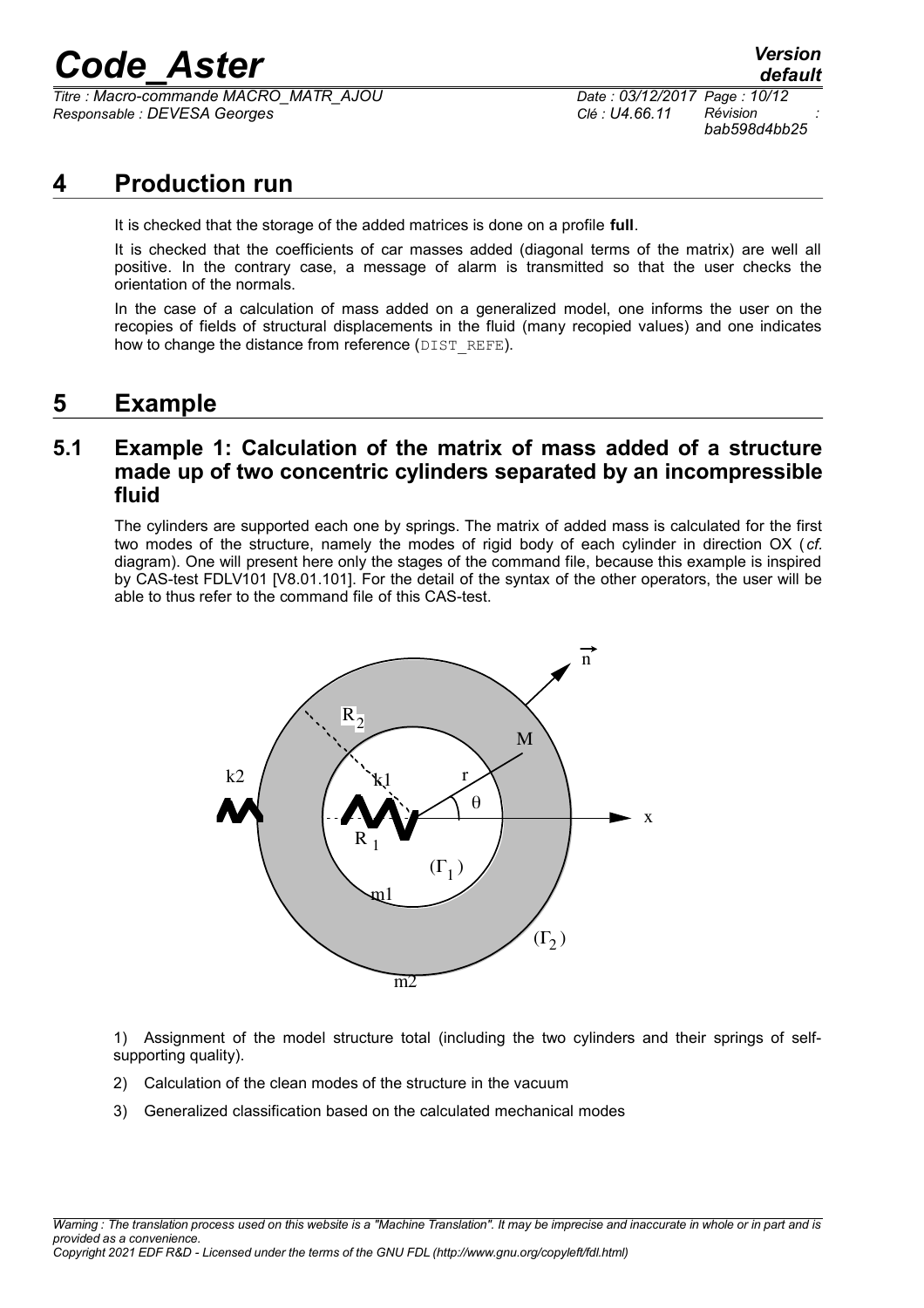| <b>Code Aster</b>                      | <b>Version</b><br>default    |
|----------------------------------------|------------------------------|
| Titre : Macro-commande MACRO MATR AJOU | Date: 03/12/2017 Page: 11/12 |

4) Calculation of the matrix of added mass of type matr asse gene r (operand NUME DDL GENE present). So one can then calculate the clean modes of the "wet" structure

**MACRO MATR AJOU** (GRID = Maya, GROUP\_MA\_FLUIDE = ' **grfluide** ', GROUP\_MA\_INTERF = **grinter** ,  **MODELING = 'PLAN'** ,  $FLUID = F (RHO = rho,$ GROUP MA = 'grtotal'), DDL IMPO =  $F$  (GROUP NO = 'noflui', PRES  $\overline{F}$ LUIDE = 0. ), MATR MASS AJOU =  $max$ ,  $MODE$   $MECA$  = modes, **NUME** DDL GENE = numgen, INFORMATION =1)

5) Calculation of the matrices of mass and stiffness generalized on the generalized classification based on the calculated mechanical modes numgen. These matrices are of type [matr asse gene r]

6) Calculation of the matrix of total mass of the structure (matrix of generalized mass more matrix of added mass)

- 7) Calculation of the modes of the immersed structure.
- 8) Restitution of the modes "wet" on physical basis.